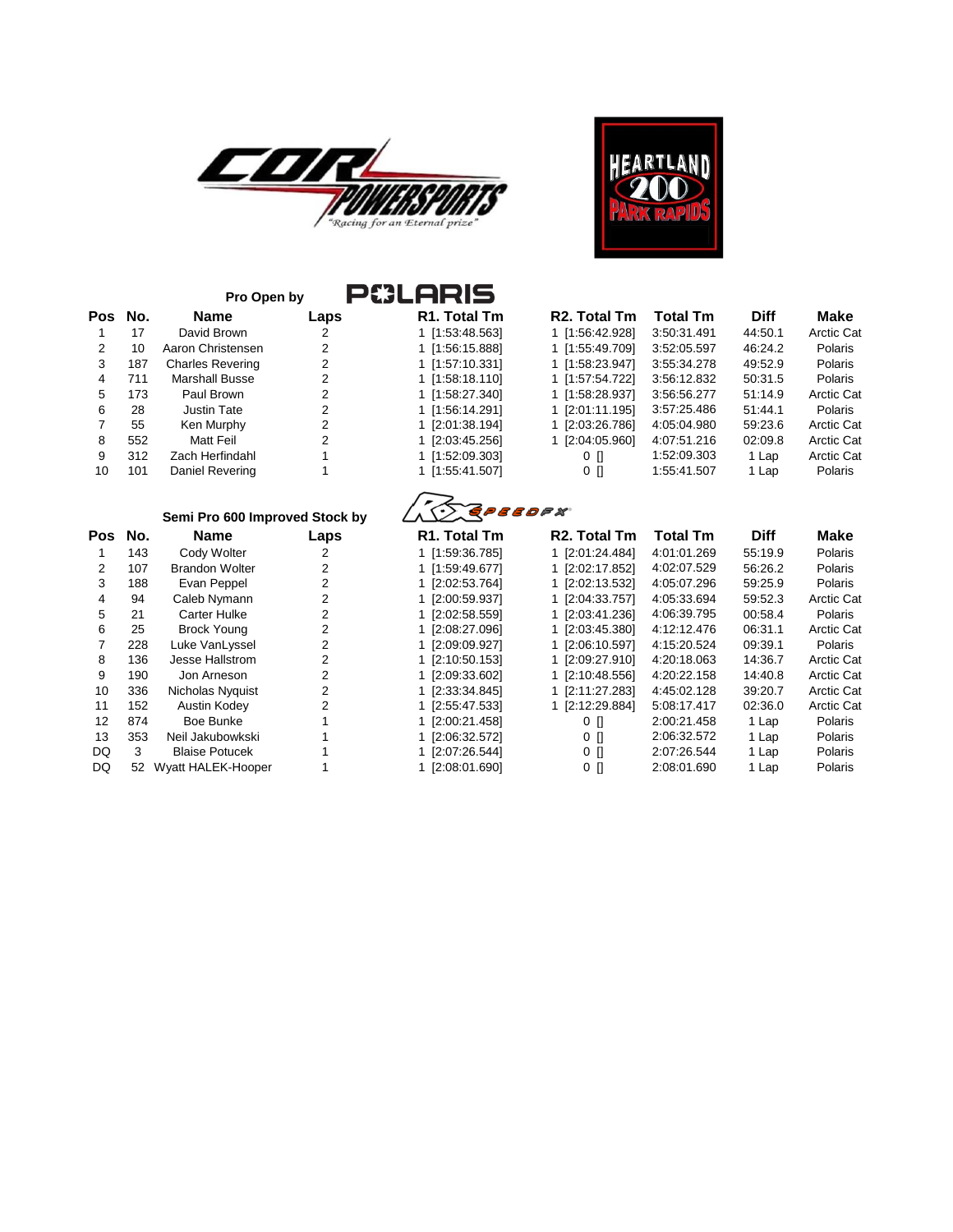|            |     | Pro Factory 600 by      |      | ARCTIC CAT                |                           |             |             |             |
|------------|-----|-------------------------|------|---------------------------|---------------------------|-------------|-------------|-------------|
| <b>Pos</b> | No. | <b>Name</b>             | Laps | R <sub>1</sub> . Total Tm | R <sub>2</sub> . Total Tm | Total Tm    | <b>Diff</b> | <b>Make</b> |
|            | 17  | David Brown             |      | 1 [1:53:48.563]           | 1 [1:56:42.928]           | 3:50:31.491 | 44:50.1     | Arctic Ca   |
| 2          | 10  | Aaron Christensen       |      | 1 [1:56:15.888]           | 1 [1:55:49.709]           | 3:52:05.597 | 46:24.2     | Polaris     |
| 3          | 187 | <b>Charles Revering</b> | 2    | 1 [1:57:10.331]           | 1 [1:58:23.947]           | 3:55:34.278 | 49:52.9     | Polaris     |
| 4          | 711 | <b>Marshall Busse</b>   |      | 1 [1:58:18.110]           | 1 [1:57:54.722]           | 3:56:12.832 | 50:31.5     | Polaris     |
| 5          | 173 | Paul Brown              | 2    | 1 [1:58:27.340]           | 1 [1:58:28.937]           | 3:56:56.277 | 51:14.9     | Arctic Ca   |
| 6          | 28  | Justin Tate             | 2    | 1 [1:56:14.291]           | 1 [2:01:11.195]           | 3:57:25.486 | 51:44.1     | Polaris     |
|            | 5   | Dillan Dohrn            | 2    | 1 [1:58:37.905]           | 1 [2:00:27.591]           | 3:59:05.496 | 53:24.1     | Ski Doo     |
| 8          | 55  | Ken Murphy              | 2    | 1 [2:01:38.194]           | 1 [2:03:26.786]           | 4:05:04.980 | 59:23.6     | Arctic Ca   |
| 9          | 552 | <b>Matt Feil</b>        | 2    | 1 [2:03:45.256]           | 1 [2:04:05.960]           | 4:07:51.216 | 02:09.8     | Arctic Ca   |
| 10         | 312 | Zach Herfindahl         |      | 1 [1:52:09.303]           | 0 N                       | 1:52:09.303 | 1 Lap       | Arctic Ca   |
| 11         | 101 | Daniel Revering         |      | 1 [1:55:41.507]           | $0$ $\prod$               | 1:55:41.507 | 1 Lap       | Polaris     |
| 12         | 14  | <b>Taylor Bunke</b>     |      | 1 [2:03:48.754]           | $0$ $\prod$               | 2:03:48.754 | 1 Lap       | Polaris     |
| 13         | 48  | <b>Timmy Kallock</b>    |      |                           |                           |             |             | Polaris     |
| 14         | 29  | Dustin Dohrn            | 0    |                           |                           |             |             | Ski Doo     |



| Pos            | No. | <b>Name</b>             | Laps | R <sub>1</sub> . Total Tm | R <sub>2</sub> . Total Tm | <b>Total Tm</b> | <b>Diff</b> | Make              |
|----------------|-----|-------------------------|------|---------------------------|---------------------------|-----------------|-------------|-------------------|
|                | 17  | David Brown             |      | 1 [1:53:48.563]           | 1 [1:56:42.928]           | 3:50:31.491     | 44:50.1     | <b>Arctic Cat</b> |
|                | 10  | Aaron Christensen       |      | 1 [1:56:15.888]           | 1 [1:55:49.709]           | 3:52:05.597     | 46:24.2     | Polaris           |
| 3              | 187 | <b>Charles Revering</b> |      | 1 [1:57:10.331]           | 1 [1:58:23.947]           | 3:55:34.278     | 49:52.9     | Polaris           |
| 4              | 711 | <b>Marshall Busse</b>   | 2    | 1 [1:58:18.110]           | 1 [1:57:54.722]           | 3:56:12.832     | 50:31.5     | Polaris           |
| 5.             | 173 | Paul Brown              |      | 1 [1:58:27.340]           | 1 [1:58:28.937]           | 3:56:56.277     | 51:14.9     | <b>Arctic Cat</b> |
| 6              | 28  | Justin Tate             |      | 1 [1:56:14.291]           | 1 [2:01:11.195]           | 3:57:25.486     | 51:44.1     | Polaris           |
|                | 5   | Dillan Dohrn            |      | 1 [1:58:37.905]           | 1 [2:00:27.591]           | 3:59:05.496     | 53:24.1     | Ski Doo           |
| 8              | 55  | Ken Murphy              |      | 1 [2:01:38.194]           | 1 [2:03:26.786]           | 4:05:04.980     | 59:23.6     | <b>Arctic Cat</b> |
| 9              | 552 | Matt Feil               |      | 1 [2:03:45.256]           | 1 [2:04:05.960]           | 4:07:51.216     | 02:09.8     | <b>Arctic Cat</b> |
| 10             | 312 | Zach Herfindahl         |      | 1 [1:52:09.303]           | 0 N                       | 1:52:09.303     | 1 Lap       | <b>Arctic Cat</b> |
| 11             | 101 | Daniel Revering         |      | 1 [1:55:41.507]           | 0 N                       | 1:55:41.507     | 1 Lap       | Polaris           |
| 12             | 14  | <b>Taylor Bunke</b>     |      | 1 [2:03:48.754]           | 0 N                       | 2:03:48.754     | 1 Lap       | Polaris           |
| 13             | 48  | Timmy Kallock           | 0    |                           |                           |                 |             | Polaris           |
| $\overline{A}$ | ററ  | Ductin Dobro            |      |                           |                           |                 |             | Chi Doo           |

## **Semi Pro Factory 600 by**

| Pos            | No. | Name                  | Laps           |
|----------------|-----|-----------------------|----------------|
| 1              | 143 | Cody Wolter           | 2              |
| $\overline{2}$ | 107 | <b>Brandon Wolter</b> | 2              |
| 3              | 188 | Evan Peppel           | 2              |
| 4              | 94  | Caleb Nymann          | $\overline{c}$ |
| 5              | 21  | <b>Carter Hulke</b>   | $\overline{c}$ |
| 6              | 553 | Dalton Halvorson      | $\overline{c}$ |
| $\overline{7}$ | 25  | <b>Brock Young</b>    | 2              |
| 8              | 242 | Derick Krug           | $\overline{c}$ |
| 9              | 34  | Parker Krumm          | $\overline{2}$ |
| 10             | 228 | Luke VanLyssel        | 2              |
| 11             | 136 | Jesse Hallstrom       | $\overline{c}$ |
| 12             | 88  | Dawson Diesen         | 2              |
| 13             | 109 | Aiden Leonard         | $\overline{c}$ |
| 14             | 336 | Nicholas Nyquist      | $\overline{c}$ |
| 15             | 152 | <b>Austin Kodey</b>   | $\overline{c}$ |
| 16             | 874 | Boe Bunke             | 1              |
| 17             | 353 | Neil Jakubowkski      | 1              |
| 18             | 111 | <b>Andy Michels</b>   | 1              |
| DQ             | 3   | <b>Blaise Potucek</b> | 1              |
| מח             | 52  | Wyatt HAI FK-Hooner   | 1              |



| Pos | No. | <b>Name</b>           | Laps | R <sub>1</sub> . Total Tm | R <sub>2</sub> . Total Tm | <b>Total Tm</b> | <b>Diff</b> | Make              |
|-----|-----|-----------------------|------|---------------------------|---------------------------|-----------------|-------------|-------------------|
|     | 143 | Cody Wolter           | 2    | 1 [1:59:36.785]           | 1 [2:01:24.484]           | 4:01:01.269     | 55:19.9     | Polaris           |
| 2   | 107 | <b>Brandon Wolter</b> |      | 1 [1:59:49.677]           | 1 [2:02:17.852]           | 4:02:07.529     | 56:26.2     | Polaris           |
| 3   | 188 | Evan Peppel           |      | 1 [2:02:53.764]           | 1 [2:02:13.532]           | 4:05:07.296     | 59:25.9     | Polaris           |
| 4   | 94  | Caleb Nymann          |      | 1 [2:00:59.937]           | 1 [2:04:33.757]           | 4:05:33.694     | 59:52.3     | <b>Arctic Cat</b> |
| 5.  | 21  | Carter Hulke          | 2    | 1 [2:02:58.559]           | 1 [2:03:41.236]           | 4:06:39.795     | 00:58.4     | Polaris           |
| 6   | 553 | Dalton Halvorson      |      | 1 [2:04:25.599]           | 1 [2:06:46.307]           | 4:11:11.906     | 05:30.5     | Polaris           |
|     | 25  | <b>Brock Young</b>    |      | 1 [2:08:27.096]           | 1 [2:03:45.380]           | 4:12:12.476     | 06:31.1     | <b>Arctic Cat</b> |
| 8   | 242 | Derick Krug           |      | 1 [2:07:43.486]           | 1 [2:06:06.548]           | 4:13:50.034     | 08:08.7     | Polaris           |
| 9   | 34  | Parker Krumm          |      | 1 [2:08:37.713]           | 1 [2:06:37.341]           | 4:15:15.054     | 09:33.7     | Ski Doo           |
| 10  | 228 | Luke VanLyssel        |      | 1 [2:09:09.927]           | 1 [2:06:10.597]           | 4:15:20.524     | 09:39.1     | Polaris           |
| 11  | 136 | Jesse Hallstrom       |      | 1 [2:10:50.153]           | 1 [2:09:27.910]           | 4:20:18.063     | 14:36.7     | <b>Arctic Cat</b> |
| 12  | 88  | Dawson Diesen         |      | 1 [2:18:09.270]           | 1 [2:21:14.423]           | 4:39:23.693     | 33:42.3     | <b>Arctic Cat</b> |
| 13  | 109 | Aiden Leonard         |      | 1 [2:18:31.606]           | 1 [2:21:57.640]           | 4:40:29.246     | 34:47.9     | Ski Doo           |
| 14  | 336 | Nicholas Nyquist      | 2    | 1 [2:33:34.845]           | 1 [2:11:27.283]           | 4:45:02.128     | 39:20.7     | <b>Arctic Cat</b> |
| 15  | 152 | Austin Kodey          |      | 1 [2:55:47.533]           | 1 [2:12:29.884]           | 5:08:17.417     | 02:36.0     | <b>Arctic Cat</b> |
| 16  | 874 | Boe Bunke             |      | 1 [2:00:21.458]           | 0 N                       | 2:00:21.458     | 1 Lap       | Polaris           |
| 17  | 353 | Neil Jakubowkski      |      | 1 [2:06:32.572]           | 0 N                       | 2:06:32.572     | 1 Lap       | Polaris           |
| 18  | 111 | <b>Andy Michels</b>   |      | 1 [2:14:02.369]           |                           | 2:14:02.369     | 1 Lap       | Ski Doo           |
| DQ  | 3   | <b>Blaise Potucek</b> |      | 1 [2:07:26.544]           | 0 []                      |                 | 1 Lap       | <b>Polaris</b>    |
| DQ  | 52  | Wyatt HALEK-Hooper    |      | 1 [2:08:01.690]           | 0 []                      |                 | 1 Lap       | <b>Polaris</b>    |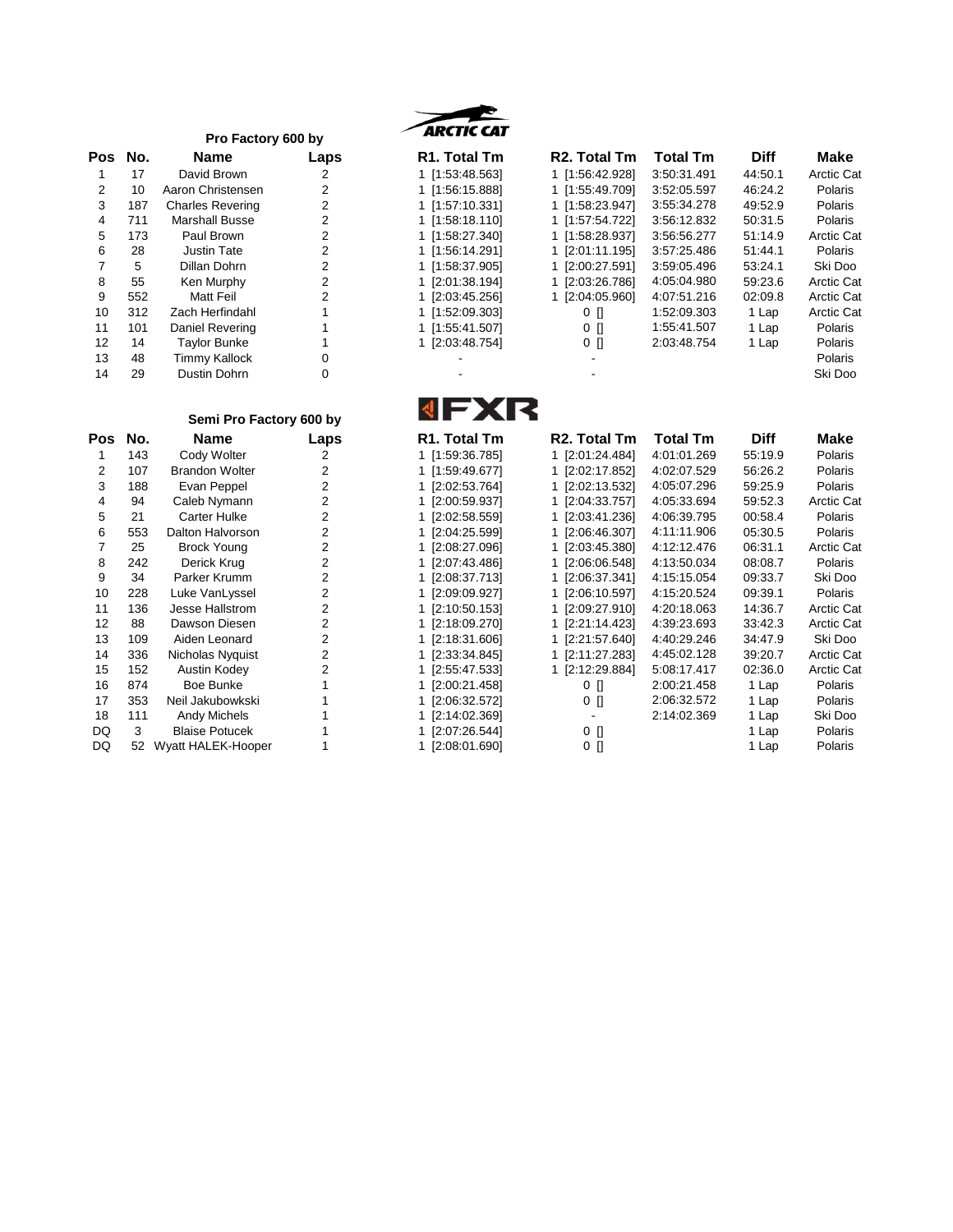| No. | Name                    | Laps           | R1. Total Tm          | <b>R2. To</b>          |
|-----|-------------------------|----------------|-----------------------|------------------------|
| 215 | Cole Boyd               | 2              | 1 [2:06:13.590]       | $1$ [2:09:             |
| 131 | Luke Christensen        | $\overline{2}$ | [2:05:36.454]<br>1.   | [2:14]<br>$\mathbf{1}$ |
| 295 | Kealan Downs            | $\overline{2}$ | [2:09:21.726]         | $1$ [2:11:             |
| 321 | Mavrick Broden          | $\overline{2}$ | 1 [2:14:52.449]       | $1$ [2:15:             |
| 606 | Justin Olson            | $\overline{2}$ | 1 [2:19:23.974]       | $1$ [2:13:             |
| 251 | <b>Trent Reierson</b>   | $\overline{2}$ | 1 [2:16:04.667]       | [2:18]<br>1            |
| 227 | Nicholas Wenninger      | $\overline{2}$ | 1 [2:15:48.243]       | [2:20:<br>1.           |
| 44  | Joshua Nordine          | $\overline{2}$ | 1 [2:18:38.866]       | [2:20:<br>1            |
| 244 | Chance Ogle             | 2              | 1 [2:23:00.458]       | $1$ [2:18:             |
| 211 | <b>Hollister Struck</b> | $\overline{2}$ | [2:15:42.623]         | [2:29]<br>1.           |
| 292 | Jake Olson              | 2              | [2:25:00.407]         | $1$ [2:27:             |
| 225 | Larry Thayer            | 2              | [2:29:45.639]         | [2:23]<br>1.           |
| 411 | Anakin Bosek            | 2              | 1 [2:16:19.613]       | [2:44]<br>1.           |
| 324 | <b>Austin Dohse</b>     | $\overline{2}$ | [2:33:29.400]         | [2:38]<br>1.           |
| 444 | Lydia Sobeck            | 2              | 1 [2:19:28.360]       | 1 [4:16:               |
| 175 | Keigan Bollesen         | 1              | [2:14:35.136]         | 0                      |
| 181 | Max Bollesen            | 1              | 1 [2:21:33.665]       | 0                      |
| 339 | Morgan Nyquist          |                | [2:22:23.045]         | 0                      |
| 13  | <b>Tyce Love</b>        | 1              | 1 [2:34:55.186]       | 0                      |
| 911 | Jesse Clausen           | 0              |                       |                        |
| 212 | Derek Kloety            | 0              |                       | -                      |
| 707 | Tommy Coon              | 0              |                       |                        |
| 132 | Adam Brandt             | 0              |                       |                        |
|     |                         |                | <b>Sport Stock by</b> |                        |

|   | R1. Total Tm  |  |  |  |  |
|---|---------------|--|--|--|--|
| 1 | [2:06:13.590] |  |  |  |  |
| 1 | [2:05:36.454] |  |  |  |  |
| 1 | [2:09:21.726] |  |  |  |  |
| 1 | [2:14:52.449] |  |  |  |  |
| 1 | [2:19:23.974] |  |  |  |  |

| Pos | No. | <b>Name</b>             | Laps           | R1. Total Tm    | R <sub>2</sub> . Total Tm | <b>Total Tm</b> | <b>Diff</b> | <b>Make</b>       |
|-----|-----|-------------------------|----------------|-----------------|---------------------------|-----------------|-------------|-------------------|
|     | 215 | Cole Boyd               | 2              | 1 [2:06:13.590] | 1 [2:09:30.030]           | 4:15:43.620     | 10:02.2     | Polaris           |
| 2   | 131 | Luke Christensen        | 2              | 1 [2:05:36.454] | 1 [2:14:55.799]           | 4:20:32.253     | 14:50.9     | Polaris           |
| 3   | 295 | Kealan Downs            |                | 1 [2:09:21.726] | 1 [2:11:40.327]           | 4:21:02.053     | 15:20.7     | Polaris           |
| 4   | 321 | Mavrick Broden          | 2              | 1 [2:14:52.449] | 1 [2:15:57.758]           | 4:30:50.207     | 25:08.8     | <b>Arctic Cat</b> |
| 5   | 606 | Justin Olson            | $\overline{2}$ | 1 [2:19:23.974] | 1 [2:13:15.649]           | 4:32:39.623     | 26:58.2     | <b>Arctic Cat</b> |
| 6   | 251 | <b>Trent Reierson</b>   | 2              | 1 [2:16:04.667] | 1 [2:18:21.148]           | 4:34:25.815     | 28:44.4     | <b>Arctic Cat</b> |
|     | 227 | Nicholas Wenninger      |                | 1 [2:15:48.243] | 1 [2:20:36.408]           | 4:36:24.651     | 30:43.3     | Polaris           |
| 8   | 44  | Joshua Nordine          | $\overline{2}$ | 1 [2:18:38.866] | 1 [2:20:02.718]           | 4:38:41.584     | 33:00.2     | Polaris           |
| 9   | 244 | <b>Chance Ogle</b>      |                | 1 [2:23:00.458] | 1 [2:18:28.176]           | 4:41:28.634     | 35:47.3     | Polaris           |
| 10  | 211 | <b>Hollister Struck</b> | 2              | 1 [2:15:42.623] | 1 [2:29:06.652]           | 4:44:49.275     | 39:07.9     | Polaris           |
| 11  | 292 | Jake Olson              | 2              | 1 [2:25:00.407] | 1 [2:27:46.123]           | 4:52:46.530     | 47:05.2     | Polaris           |
| 12  | 225 | Larry Thayer            |                | 1 [2:29:45.639] | 1 [2:23:40.325]           | 4:53:25.964     | 47:44.6     | Polaris           |
| 13  | 411 | Anakin Bosek            | 2              | 1 [2:16:19.613] | 1 [2:44:28.025]           | 5:00:47.638     | 55:06.3     | Polaris           |
| 14  | 324 | <b>Austin Dohse</b>     |                | 1 [2:33:29.400] | 1 [2:38:22.860]           | 5:11:52.260     | 06:10.9     | Polaris           |
| 15  | 444 | Lydia Sobeck            |                | 1 [2:19:28.360] | 1 [4:16:21.150]           | 6:35:49.510     | 30:08.1     | Ski Doo           |
| 16  | 175 | Keigan Bollesen         |                | 1 [2:14:35.136] | $0$ $\Box$                | 2:14:35.136     | 1 Lap       | <b>Arctic Cat</b> |
| 17  | 181 | Max Bollesen            |                | 1 [2:21:33.665] | 0 []                      | 2:21:33.665     | 1 Lap       | <b>Arctic Cat</b> |
| 18  | 339 | Morgan Nyquist          |                | 1 [2:22:23.045] | 0 []                      | 2:22:23.045     | 1 Lap       | <b>Arctic Cat</b> |
| 19  | 13  | <b>Tyce Love</b>        |                | 1 [2:34:55.186] | 0 []                      | 2:34:55.186     | 1 Lap       | Polaris           |
| 20  | 911 | Jesse Clausen           |                |                 |                           |                 |             |                   |
| 21  | 212 | Derek Kloety            |                |                 |                           |                 |             | <b>Arctic Cat</b> |
| 22  | 707 | Tommy Coon              | O              |                 |                           |                 |             | Polaris           |
| 23  | 132 | Adam Brandt             | 0              |                 |                           |                 |             | <b>Arctic Cat</b> |

|     |     | Pro Factory Vet 40+ by |      |
|-----|-----|------------------------|------|
| os' | No. | <b>Name</b>            | Laps |
|     | 196 | Craig Ritzinger        | 2    |
| 2   | 169 | Nick Roehl             | 2    |

|      |     | <b>Sport Improved Stock by</b> |                |
|------|-----|--------------------------------|----------------|
| Pos  | No. | Name                           | Laps           |
| 1    | 215 | Cole Boyd                      | 2              |
| 2    | 131 | Luke Christensen               | 2              |
| 3    | 321 | Mavrick Broden                 | 2              |
| 4    | 251 | <b>Trent Rejerson</b>          | $\overline{2}$ |
| 5    | 87  | Jared Christensen.             | $\overline{2}$ |
| 6    | 411 | Anakin Bosek                   | $\overline{2}$ |
| 7    | 324 | Austin Dohse                   | 2              |
| 8    | 444 | Lydia Sobeck                   | $\overline{2}$ |
| 9    | 399 | <b>Scotty McColl</b>           | 1              |
| 11   | 212 | Derek Kloety                   | ი              |
| 12   | 132 | Adam Brandt                    | n              |
| נוכו | 339 | Morgan Nyguist                 | 1              |



| Pos No. | <b>Name</b>     | Laps | R <sub>1</sub> . Total Tm | R <sub>2</sub> . Total Tm   | Total Tm | Diff    | Make    |
|---------|-----------------|------|---------------------------|-----------------------------|----------|---------|---------|
| 196     | Craig Ritzinger |      | 1 [2:07:00.933]           | 1 [2:12:10.008] 4:19:10.941 |          | 13:29.6 | Ski Doo |
| 169     | Nick Roehl      |      | 1 [2:09:03.220]           | 1 [2:14:54.918] 4:23:58.138 |          | 18:16.8 | Polaris |



| No. | <b>Name</b>           | Laps     | R <sub>1</sub> . Total Tm | R <sub>2</sub> . Total Tm | <b>Total Tm</b> | <b>Diff</b> | Make              |
|-----|-----------------------|----------|---------------------------|---------------------------|-----------------|-------------|-------------------|
| 215 | Cole Boyd             |          | 1 [2:06:13.590]           | 1 [2:09:30.030]           | 4:15:43.620     | 10:02.2     | Polaris           |
| 131 | Luke Christensen      |          | 1 [2:05:36.454]           | 1 [2:14:55.799]           | 4:20:32.253     | 14:50.9     | Polaris           |
| 321 | Mavrick Broden        |          | 1 [2:14:52.449]           | 1 [2:15:57.758]           | 4:30:50.207     | 25:08.8     | <b>Arctic Cat</b> |
| 251 | <b>Trent Reierson</b> |          | 1 [2:16:04.667]           | 1 [2:18:21.148]           | 4:34:25.815     | 28:44.4     | <b>Arctic Cat</b> |
| 87  | Jared Christensen     |          | 1 [2:18:10.337]           | 1 [2:21:27.344]           | 4:39:37.681     | 33:56.3     | Polaris           |
| 411 | Anakin Bosek          |          | 1 [2:16:19.613]           | 1 [2:44:28.025]           | 5:00:47.638     | 55:06.3     | Polaris           |
| 324 | Austin Dohse          |          | 1 [2:33:29.400]           | 1 [2:38:22.860]           | 5:11:52.260     | 06:10.9     | Polaris           |
| 444 | Lydia Sobeck          |          | 1 [2:19:28.360]           | 1 [4:16:21.150]           | 6:35:49.510     | 30:08.1     | Ski Doo           |
| 399 | Scotty McColl         |          | 1 [2:18:55.107]           | $0$ [0.000]               | 2:18:55.107     | 1 Lap       | <b>Arctic Cat</b> |
| 212 | Derek Kloety          | 0        |                           |                           |                 |             | <b>Arctic Cat</b> |
| 132 | Adam Brandt           | $\Omega$ |                           |                           |                 |             | <b>Arctic Cat</b> |
| 339 | Morgan Nyguist        |          | 1 [2:22:23.045]           | 0 II                      | 2:22:23.045     | 1 Lap       | <b>Arctic Cat</b> |
|     |                       |          |                           |                           |                 |             |                   |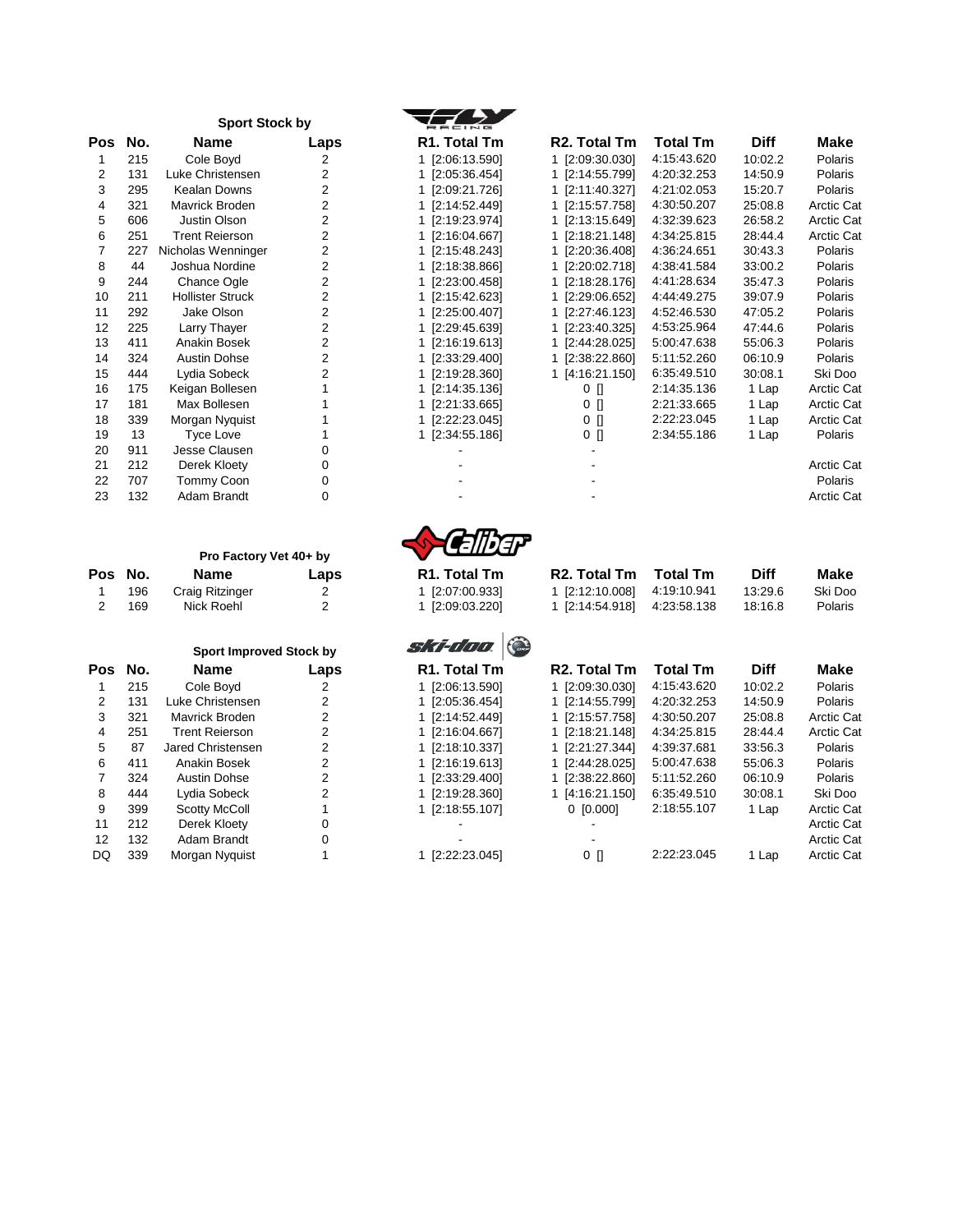

| Pos | No. | Name                   | Laps           | R <sub>1</sub> . Total Tm | R2. Total Tm              | Total Tm        | Diff        | Make              |
|-----|-----|------------------------|----------------|---------------------------|---------------------------|-----------------|-------------|-------------------|
| 1   | 68  | <b>Rielly Clark</b>    | 2              | 1 [1:03:16.698]           | 1 [1:02:24.681]           | 2:05:41.379     |             | <b>Arctic Cat</b> |
| 2   | 939 | <b>Bennett Iverson</b> | 2              | 1 [1:00:40.004]           | 1 [1:09:05.440]           | 2:09:45.444     | 04:04.1     | <b>Arctic Cat</b> |
| 3   | 871 | <b>Trig Anderson</b>   | $\overline{2}$ | 1 [1:06:34.884]           | 1 [1:06:36.153]           | 2:13:11.037     | 07:29.7     | <b>Arctic Cat</b> |
| 4   | 9   | Reese Novacek          | 2              | 1 [1:25:49.698]           | 1 [1:18:08.026]           | 2:43:57.724     | 38:16.3     | Polaris           |
|     |     |                        |                | <b>STUDEOV</b>            |                           |                 |             |                   |
|     |     | Jr 14-17 by            |                |                           |                           |                 |             |                   |
| Pos | No. | <b>Name</b>            | Laps           | R <sub>1</sub> . Total Tm | R <sub>2</sub> . Total Tm | <b>Total Tm</b> | <b>Diff</b> | Make              |
|     | 77  | Aiden Johnson          | 2              | 1 [2:10:51.552]           | 1 [2:14:19.948]           | 4:25:11.500     | 19:30.1     | <b>Arctic Cat</b> |
| 2   | 825 | Keagen Houser          | 2              | 1 [2:12:31.078]           | 1 [2:15:55.794]           | 4:28:26.872     | 22:45.5     | <b>Arctic Cat</b> |
| 3   | 8   | <b>Brady Wadena</b>    | 2              | 1 [2:20:06.447]           | 1 [2:33:15.710]           | 4:53:22.157     | 47:40.8     | <b>Arctic Cat</b> |
| 4   | 712 | John McGuire           | $\overline{2}$ | 1 [2:34:22.142]           | 1 [2:29:12.547]           | 5:03:34.689     | 57:53.3     | <b>Arctic Cat</b> |
| 5   | 325 | Jaxon Hammer           | 2              | 1 [2:41:04.617]           | 1 [2:33:25.131]           | 5:14:29.748     | 08:48.4     | Polaris           |
| 6   | 216 | Luke Omang             | $\overline{2}$ | 1 [2:40:34.980]           | 1 [2:36:04.484]           | 5:16:39.464     | 10:58.1     | <b>Arctic Cat</b> |
| 7   | 112 | Axle Amsden            |                | $0$ []                    | 1 [2:53:03.012]           | 2:53:03.012     | 1 Lap       | <b>Arctic Cat</b> |
| 8   | 133 | <b>Blair Potucek</b>   | 0              |                           |                           |                 |             | Polaris           |
| 9   | 469 | Aaden Olson            | 0              |                           |                           |                 |             | <b>Arctic Cat</b> |
| 10  | 115 | Dawson Darco           | 0              |                           |                           |                 |             | <b>Arctic Cat</b> |
| DQ  | 41  | <b>Elliott Clark</b>   |                | 1 [2:20:03.539]           | 0 []                      | 2:20:03.539     | 1 Lap       | <b>Arctic Cat</b> |
|     |     |                        |                | <b>@YAMAHA</b>            |                           |                 |             |                   |
|     |     | Jr 10-13 Girls by      |                | GENERATORS                |                           |                 |             |                   |
| Pos | No. | Name                   | Laps           | R <sub>1</sub> . Total Tm | R <sub>2</sub> . Total Tm | <b>Total Tm</b> | Diff        | Make              |
|     |     |                        |                |                           |                           |                 |             |                   |

|   |         | Jr 10-13 Girls by |      | كطالطمهالاستعاص           |                           |                 |             |                   |
|---|---------|-------------------|------|---------------------------|---------------------------|-----------------|-------------|-------------------|
|   | Pos No. | Name              | Laps | R <sub>1</sub> . Total Tm | R <sub>2</sub> . Total Tm | Total Tm        | Diff        | Make              |
|   | 110     | Taylor Cloose     | 2    | 1 [1:16:49.522]           | 1 [1:15:22.752]           | 2:32:12.274     | 26:30.9     | <b>Arctic Cat</b> |
| 2 | 551     | Madyson Landin    |      | 0 N                       | 1 [1:38:09.752]           | 1:38:09.752     | 1 Lap       | Polaris           |
|   |         | Jr 14-17 Girls by |      | <b>WEIDING</b>            |                           |                 |             |                   |
|   | Pos No. | <b>Name</b>       | Laps | R <sub>1</sub> . Total Tm | R <sub>2</sub> . Total Tm | <b>Total Tm</b> | <b>Diff</b> | <b>Make</b>       |
|   | 144     | Unity Gausen      | 2    | 1 [2:48:28.155]           | 1 [2:42:45.602]           | 5:31:13.757     | 25:32.4     | Polaris           |
|   | 354     | Frankie Omang     | 2    | 1 [3:10:04.038]           | 1 [3:03:09.192]           | 6:13:13.230     | 07:31.9     | <b>Arctic Cat</b> |
|   |         |                   |      |                           |                           |                 |             |                   |

**Jr 10-13 by** 

| . Total Tm   | R <sub>2</sub> . Total Tm | <b>Total Tm</b> | Diff    | Make              |
|--------------|---------------------------|-----------------|---------|-------------------|
| 2:48:28.1551 | 1 [2:42:45.602]           | 5:31:13.757     | 25:32.4 | <b>Polaris</b>    |
| 3:10:04.0381 | 1 [3:03:09.192]           | 6:13:13.230     | 07:31.9 | <b>Arctic Cat</b> |

| <b>TDS Trucking</b> |
|---------------------|
|---------------------|

| Masters 50+ by |                       |      |                           |                 |                 |             |                   |
|----------------|-----------------------|------|---------------------------|-----------------|-----------------|-------------|-------------------|
|                | <b>Name</b>           | Laps | R <sub>1</sub> . Total Tm | R2. Total Tm    | <b>Total Tm</b> | <b>Diff</b> | Make              |
| 36             | Mike Carver           |      | 1 [2:31:04.464]           | 1 [2:32:46.710] | 5:03:51.174     | 58:09.8     | <b>Arctic Cat</b> |
| 225            | Larry Thayer          |      | 1 [2:29:45.639]           | 0 H             | 2:29:45.639     | 1 Lap       | Polaris           |
| 199            | <b>Todd Halvorson</b> |      | 1 [2:45:52.237]           | 0 N             | 2:45:52.237     | 1 Lap       | <b>Polaris</b>    |
|                | Pos No.               |      |                           |                 |                 |             |                   |